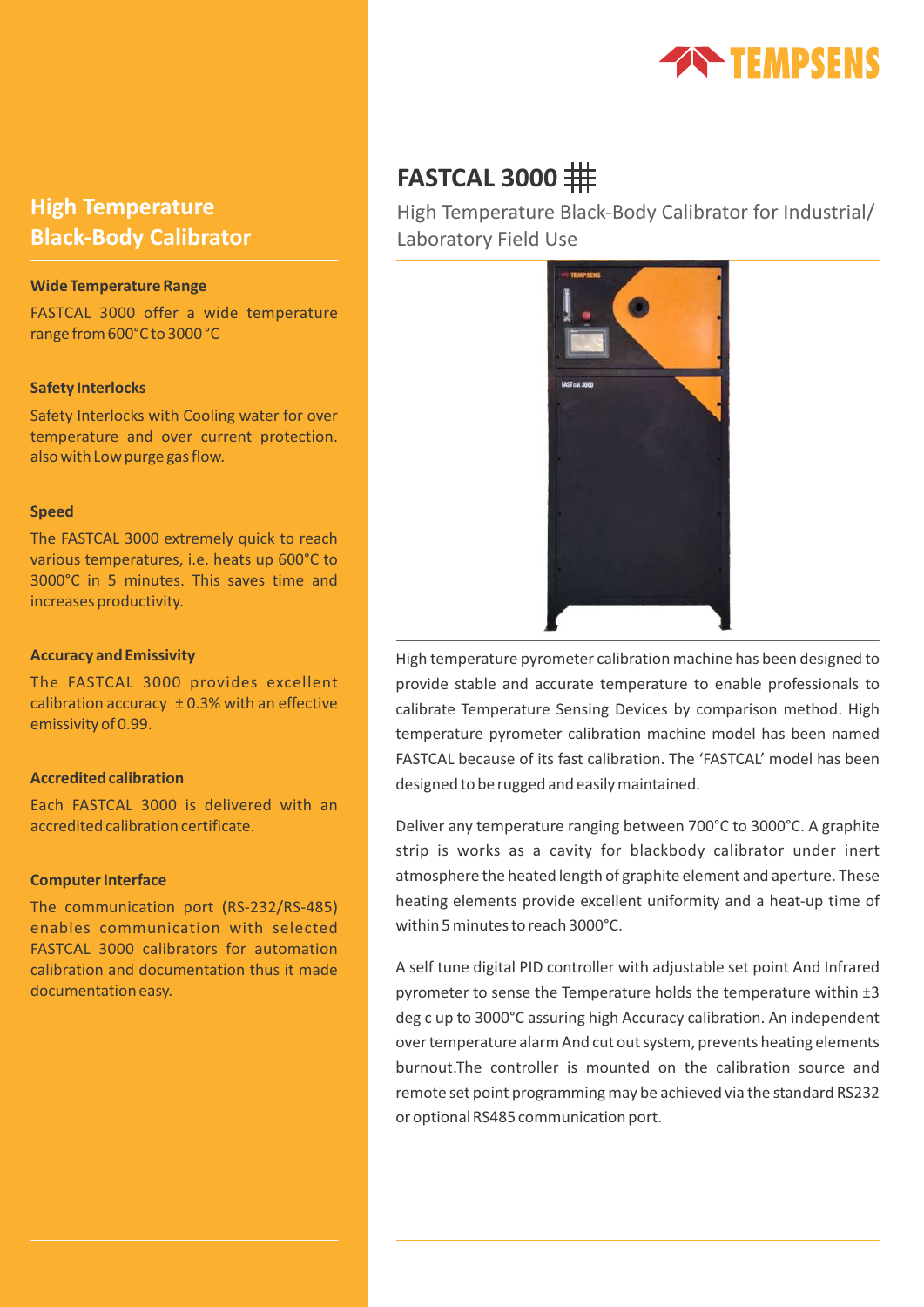## **SPECIFICATIONS**

| <b>Temperature Range</b>   | 600°C to 3000°C                                                                   |  |  |  |  |
|----------------------------|-----------------------------------------------------------------------------------|--|--|--|--|
| Method of Control          | PID controller Eurotherm make 2604                                                |  |  |  |  |
| <b>Controlling Sensor</b>  | Pyrometer, Make AST Model 250                                                     |  |  |  |  |
| Wavelength                 | 1000 nm or 1600 nm (Pyrometer)                                                    |  |  |  |  |
| Accuracy                   | 0.3 % of the reading with full span of pyrometer                                  |  |  |  |  |
| Temperature Resolution     | 0.1 °C                                                                            |  |  |  |  |
| Emissivity                 | 0.99                                                                              |  |  |  |  |
| Cavity                     | Graphite Dual cavity blackbody, one side for control and one side for measurement |  |  |  |  |
| <b>Heating Aperture</b>    | 25mm, other size also available as per user request.                              |  |  |  |  |
| Cooling                    | Water cooling system through chiller unit.                                        |  |  |  |  |
| Water in Chiller           | <b>Only Demineralised Water</b>                                                   |  |  |  |  |
| Purge Gas                  | Argon gas flow with 10-12 LPM respective.                                         |  |  |  |  |
| Purity of Gas              | 99.99%                                                                            |  |  |  |  |
| <b>Heating Time</b>        | Approx 5 Minute from 600 to 3000°C                                                |  |  |  |  |
| Safety Interlocks          | Cooling water over temperature, Low purge gas flow, cooling water flow, over      |  |  |  |  |
|                            | current and over temperature protection.                                          |  |  |  |  |
| Remote Controller          | Set Point control and temperature monitoring by RS 232/485/USB                    |  |  |  |  |
| <b>Ambient Temperature</b> | Ambient ±15°C                                                                     |  |  |  |  |
| Power                      | 440VAC, Two Phase AC 50/60 Hz 60 KW or Customized                                 |  |  |  |  |
| Dimension of chiller       | 1135mm(H) x 590mm(W) x 690mm(D)                                                   |  |  |  |  |
| Dimension of FASTCAL 3000  | 1880mm(H) x 900mm(W) x 1205mm(D)                                                  |  |  |  |  |
| Weight of Chiller          | 185 kg                                                                            |  |  |  |  |
| Weight of FASTCAL 3000     | 755 Kg approx.                                                                    |  |  |  |  |

# **FASTCAL 3000 Graphite Cavity Assembly**